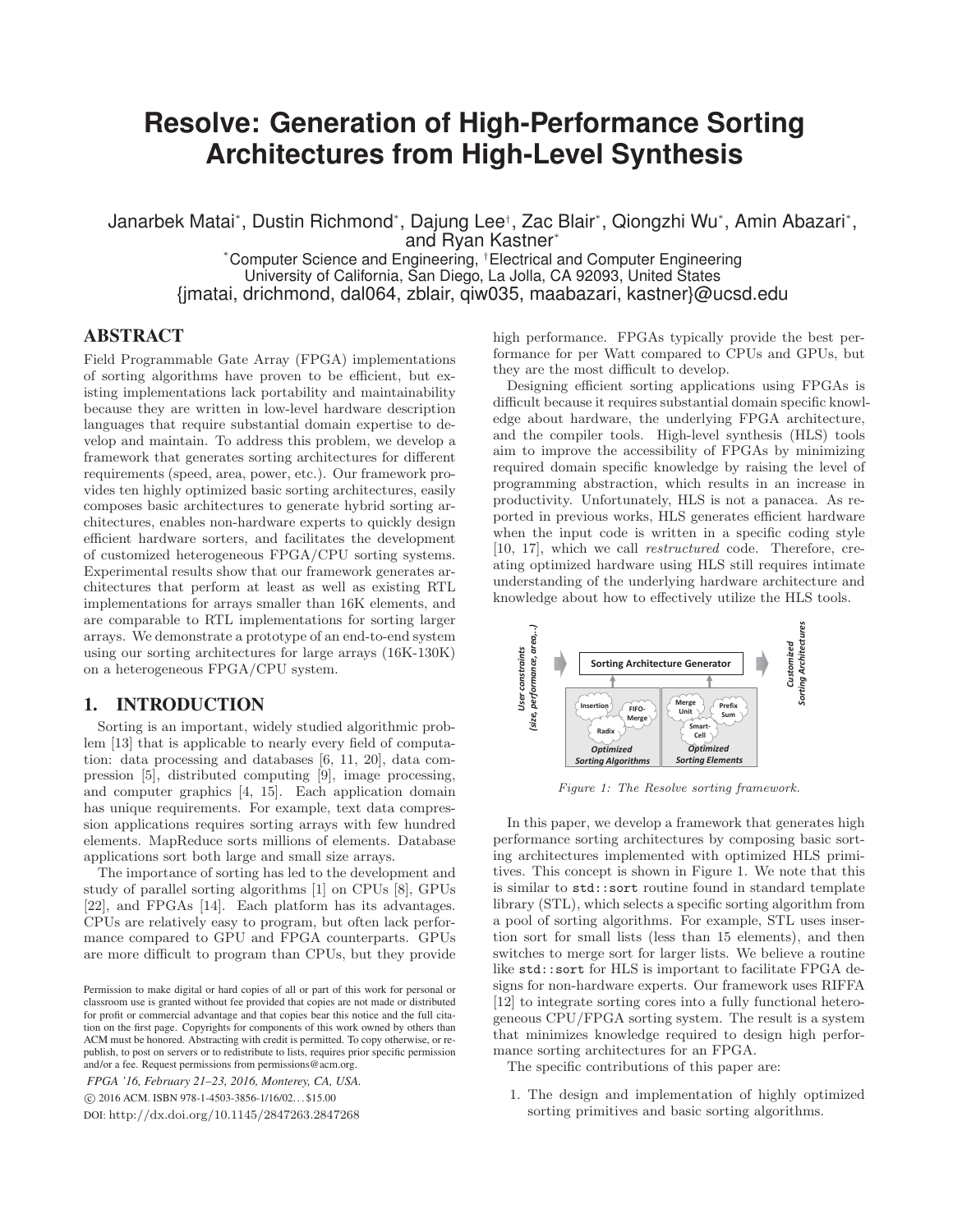- 2. A framework to generate hybrid sorting architectures by composing these basic primitives.
- 3. A comparison of these generated sorting architectures with other sorting architectures implemented on a FPGA.
- 4. Integration with RIFFA [12] to demonstrate full endto-end sorting system.

This paper is organized as follows: Section 2 provides a case study of insertion sort to demonstrate HLS optimizations. Section 3 discusses related work. Section 4 describes the optimization of standard sorting primitives, and how to use them to create efficient architectures for ten basic sorting algorithms. Section 5 presents our Resolve framework. Section 6 provides experimental results. We conclude in Section 7.

Listing 1 shows a common implementation of an insertion sort algorithm. Implementing this directly using a high-level synthesis (HLS) tool would not provide an efficient architecture. We must optimize it specifically for a hardware implementation.

```
1 void InsertionSort(int array[n])
   \frac{2}{3} {
   \begin{array}{cc} 3 & \text{L1}: \\ 4 & \text{int} \end{array}\begin{array}{ll}\n 4 & \text{int } i, j, \text{ index;} \\
 5 & \text{for } (i=1; j < n)\n \end{array}for (i=1; i < n; i++)\begin{matrix} 6 & 6 \\ 7 & 6 \end{matrix}\begin{array}{ccc} 7 & \phantom{0000} & \phantom{0000} & \phantom{0000} & \phantom{0000} & \phantom{0000} & \phantom{0000} & \phantom{0000} & \phantom{0000} & \phantom{0000} & \phantom{0000} & \phantom{0000} & \phantom{00000} & \phantom{00000} & \phantom{000000} & \phantom{000000} & \phantom{0000000} & \phantom{0000000} & \phantom{0000000} & \phantom{00000000} & \index = array[i];
\begin{array}{ccc} 9 & \text{j} = \text{i}; \\ 10 & \text{while} \end{array}while ( (j > 0) & & (array[j-1] > index) )
\frac{11}{12} {
                                     1.3 \cdot13 array[j] = array[j-1];<br>14 i-j14 j--;
\frac{15}{16}array[j] = index;17 }
18 }
```
Listing 1: Typical source code for insertion sort. This does not create an optimized architecture using HLS tools.

HLS tools typically provide optimization directives that are embedded in input source code as a pragma. Throughout this work, we use semantics specific to the Xilinx Vivado HLS tool. However, these ideas are generally applicable to other HLS tools. Some common optimization directives are pipeline, which exploits instruction level parallelism, unroll, which vectorizes loops, and partition, which divides arrays into multiple memories. We denote three potential locations for these directives: L1, L2, and L3. For example, we can direct the HLS tool to exploit instruction level parallelism by applying the pipeline pragma to the body of the inner for loop at point L3; similarly, we can apply other HLS optimizations at L1, L2, and L3. Unfortunately, as we will shortly see, designers cannot rely on these directives alone, and must often write special code, which we call restructured code, to generate the best results. This restructured code requires substantial hardware design expertise [10, 17].

Table 1 presents the Initiation Interval (II), achieved clock period, and utilization (slices) results for five different optimizations at the different locations L1, L2, and L3. Design 6 is a restructured implementation, i.e., it completely refactors the code with an eye towards an HLS style of coding. We will discuss Design 6 in more detail in Section 4.

Table 1: Case study for insertion sort optimization in HLS

|                | Optimizations                                                                      | Н    | Period | Slices | Category      |
|----------------|------------------------------------------------------------------------------------|------|--------|--------|---------------|
|                | 1 L3: pipeline $II=1$                                                              | 661  | 3.75   | 29     | slow/small    |
| $\overline{2}$ | L3: unroll factor=2 cyclic 730<br>partition array by fac-<br>$tor = 2$             |      | 3.84   | 112    | slow/small    |
|                | 3 L2: pipeline $II=1$                                                              | 1194 | 3.06   | 47     | slow/small    |
| 4              | unroll factor= $2$ and 1193<br>$1.2+$<br>cyclic partition array by<br>$factor = 2$ |      | 3.50   | 144    | slow/small    |
|                | pipeline $II=1$ and 1<br>$5 \text{ } L1:$<br>complete partition array              |      | 440.85 | 27291  | faster/huge   |
| 6              | Code restructuring                                                                 | 64   | 2.90   | 374    | fastest/small |
|                |                                                                                    |      |        |        |               |

We categorize the performance and area results from Table 1 into three groups: 1) slow/small, 2) faster/huge, and 3) fastest/small. Ideal design from HLS would be fast with small area. The first four designs are very slow and have small area. Design 5 achieves higher performance (II=1 and very large clock period) with unrealistically large area due to aggressive HLS optimizations. Design 6 is hand written by an expert HLS designer to create an optimal architecture; it achieves the highest performance with small area.

This case study demonstrates several concepts: First, writing efficient HLS code requires that the designer must understand hardware concepts like unrolling and partitioning. Second, the HLS designer must be able to diagnose any throughput problems, which requires substantial HLS tool knowledge. Third, and most importantly, in order to achieve the best results – high performance and low-area, it is typically required to re-write the software-centric code to create an efficient hardware architecture.

The aim of this work is to make it easy to design optimized sorting algorithms (like that of Design 6) from higher-level languages by providing a framework of optimized sorting algorithms in HLS. This requires several steps: 1) understand the sorting algorithms, 2) study existing hardware implementations (often written in register transfer level Verilog or VHDL), and 3) modify the sorting algorithms to optimally synthesize to the FPGA. In the remainder of this paper, we address each of these issues.

There are two main bodies of past work related to this paper; these are hardware sorting architectures and highlevel synthesis code generation.

Hardware sorting architectures: The first body of work focuses on implementing hardware sorters (usually a single algorithm) on an FPGA. There are a variety of published works exploring sorting architectures on FPGA platforms. Several works have implemented a single sorting algorithm on a FPGA [3, 7, 16, 18, 21, 23], and some have explored high performance sorting of large size inputs [6, 7, 14].

All the above work focuses on designing a specific hardware architecture for a particular algorithm. Our work enables the user to generate a vast number of different sorting architectures from high-level languages without writing lowlevel code. Additionally, our work does this automatically from high-level languages, where previous works have used low level hardware description languages. Our framework allows full parameterization, the composition of hybrid ar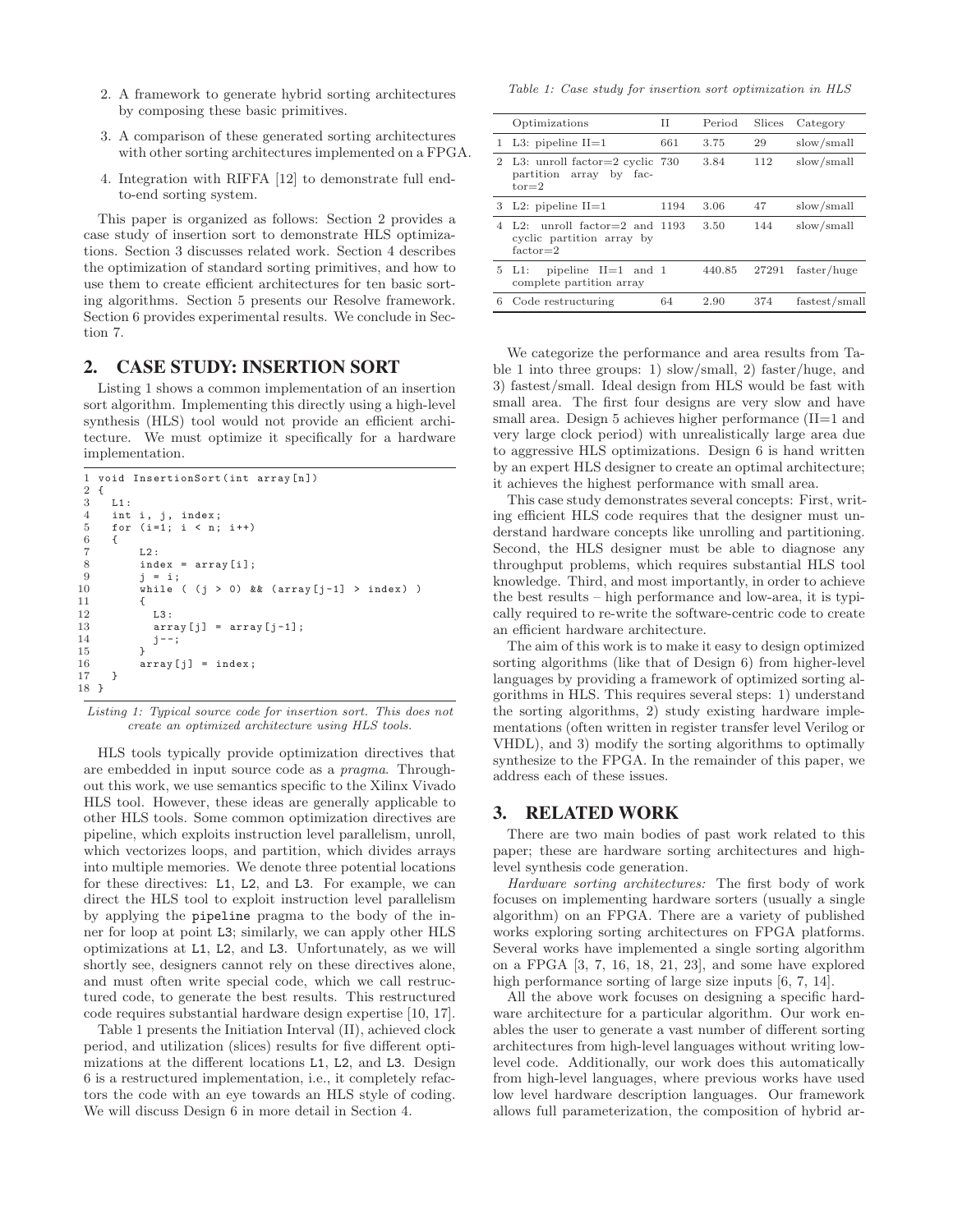chitectures from multiple algorithms, and the ability to perform quick design space exploration. Finally, the sorting architectures generated from our work can be integrated with RIFFA to provide an an end-to-end system.

There are also a few works that study sorting in the context of high-level languages. Arcas-Abella et al. [2] looked at the feasibility of implementing bitonic sort and spatial insertion sorting units using existing HLS tools (BlueSpec, Chisel, LegUP, and OpenCL). This work is similar to ours since it studies the implementation of sorting algorithms using HLS tools. Zuluaga et al. [23] presented a method for generating sorting network architectures from a domainspecific language. At a high level, the use of a domainspecific language seems similar to our architecture-generation approach. There are several main differences between aforementioned work and our work. First, we study multiple algorithms instead of focusing on a single algorithm. Second, we generate optimized sorting architectures by composing one or more algorithms. Finally, we can address much larger input sizes and the architectures generated from our work are orders of magnitude better than [23]. Section 6 provides a more detailed comparison of these works and the results generated from our Resolve framework.

HLS code generation: The work by George et al. [10] proposed a domain-specific language based FPGA design using existing high-level synthesis tools. This is similar to our approach by allowing non-hardware designers to write code (in their case using Scala) to generate optimized HLS code. Their work targets specific computational patterns. Our work targets a specific domain (sorting) and creates a framework for the user to explore a vast number of different sorting architectures using sorting primitives and basic sorting algorithms.

### **HARDWARE SORTING** 4.

Figure 1 shows the structure of our framework. It has three components: 1) Block 1 is a library of optimized parameterizable sorting primitives. These sorting primitives are the building blocks of our framework. Block 2 represents our basic sorting algorithms. The algorithms use the sorting primitives to implement all the basic sorting algorithms on an FPGA using high-level synthesis. Block 3 is the sorting architecture generator. Here we use the sorting primitives and basic algorithms to generate optimized hybrid sorting architectures to meet different system constraints. The following describes each of these components in more detail.

This section presents optimized HLS implementations of sorting primitives. Previous works presented a list of several common sorting primitives, e.g., compare-swap, select-value, and a merge unit [14]. After analyzing more common sorting algorithms, we added three more primitives to this list: prefix-sum, histogram, and insertion-cell. Our basic sorting algorithms (presented in Section 4.2) are implemented efficiently in hardware using these six sorting primitives. Figure 2 shows the initial hardware architectures generated from HLS code for our sorting primitives. Section 2 described how *restructured* HLS code is necessary to generate an efficient hardware from HLS. We now present the optimization of prefix sum, merge, and insertion-cell.



Figure 2: Initial hardware architecture of sorting primitives generated from HLS. a) compare-swap, b) select-value element, c) merge, d) prefix-sum, e) histogram, f) insertion cell

|                                  | 1 $A = in [0]$ ;               |
|----------------------------------|--------------------------------|
| 1 #pragma PARTITION out          | 2 #pragma PARTITION out        |
| cyclic factor=4                  | cyclic factor=4                |
| #pragma PARTITION in             | 3 #pragma PARTITION in         |
| cyclic factor=4                  | cyclic factor=4                |
| $for(i=0; i < SIZE; i++)$ {<br>3 | 4 for $(i=0; i < SIZE; i++)$ { |
| #pragma UNROLL<br>$\overline{4}$ | 5<br>#pragma UNROLL            |
| $factor=4$                       | $factor = 4$                   |
| 5<br>#pragma PIPELINE            | 6<br>#pragma PIPELINE          |
| $out[i] = out[i-1] + in[i]$<br>6 | 7<br>$A = A + in[i];$          |
|                                  | 8<br>$out[i] = A;$             |
|                                  | 9                              |
| Listing 2: Prefix sum (SW)       |                                |

Listing 3: Prefix-sum (HW)

**Prefix Sum:** Listing 2 shows "software-style" C code for prefix sum. Even for this simple prefix sum primitive, we have to restructure the code in non-intuitive ways to produce optimized hardware. First, we apply unroll and pipeline optimizations to expose data and instruction level parallelism. We also perform cyclic partitioning on the arrays in and out to match the memory access patterns required by unrolling. By pipelining the loop, we expect to get  $II = 1$ , and by unrolling, we expect to get a speed up by a factor of 4. However, the data dependencies between  $out[i-1]$  and  $out[i]$  prevent us from achieving the expected results. Figure 2 (d) shows the hardware architectures for the code in Listing 2. Optimized architecture with an  $II = 1$  is shown in Figure 3 (a), and Listing 3 shows the HLS code for this optimal hardware architecture.

| 1 #pragma HLS DATAFLOW<br>2 //omitted partition<br>$3$ //pragmas | $stage1(in, t)$ {<br>for $(i=0; i < SIZE;$<br>$\overline{2}$<br>$++i$ ) {<br>3<br>#pragma HLS UNROLL<br>factor= $4$ |
|------------------------------------------------------------------|---------------------------------------------------------------------------------------------------------------------|
| 4 stage1(IN, TEMP);<br>5                                         | $\overline{4}$<br>#pragma HLS                                                                                       |
| stage (TEMP, OUT);<br>6                                          | PIPELINE<br>5<br>$t[i] =$                                                                                           |
| Listing $\frac{1}{4}$ : Prefix sum dataflow                      | $in[i-1]+in[i];$<br>6<br>ን ን                                                                                        |

Listing 5: Prefix sum stages



Figure 3: Optimal hardware architectures for prefix sum and histogram that give  $II = 1$ 

As an additional example, we present another optimized HLS block for prefix sum which implements the reduction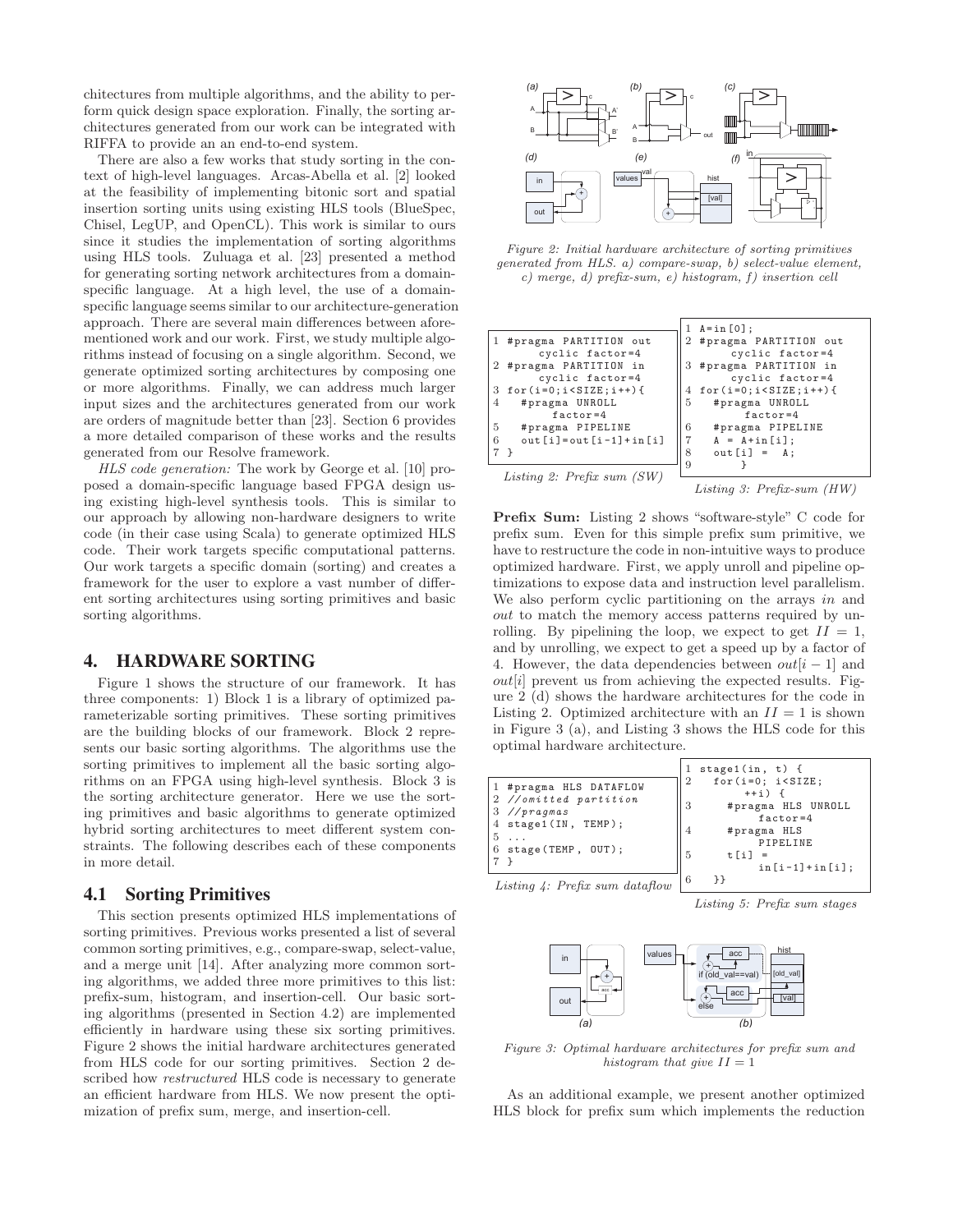pattern. The reduction pattern uses  $log(n)$  parallel stages to compute a prefix sum of size  $n$  in parallel. The individual stages do not have the data dependency seen in the previous example. Listing 4 shows a high-level prefix sum implementation using a reduction pattern. The stage functions are implementations of the parallel stages without the data dependency. Listing 5 shows the code for the first stage function. Since there is no data dependency, it is straightforward to get a speed up of  $4\times$  or more by unrolling and cyclically partitioning as in Listing 5. Multiple versions of optimized sorting primitives such as in Listing 3 and Listing 4 will facilitate to do easy design space exploration with these primitives. For example, the prefix sum in Listing 3 achieves the desired unrolling factor with reduced frequency, while the prefix sum in Listing 4 with the same unrolling factor achieves higher frequency.

```
1 void MergeUnit(hls::stream<int> &IN1,
          hls::stream<int> &IN2, hls::stream<int> &OUT,
          int n){
 2 int a, b;<br>3 int subI
 3 int subIndex1 = 1, subIndex2 = 1;<br>
\frac{1}{4} IN1 read(a) · IN2 read(b) ·
       IN1.read(a); IN2.read(b);
 5 for(int i=0; i < n; i++){<br>6 #pragma HLS PIPELINE
 6 # pragma HLS PIPELINE<br>7 if (subIndex1 == 1
 7 if(subIndex1 == n/2+1) {<br>8 0UT[i] = b;
 8 OUT[i] = b;<br>9 IN2.read(b)9 IN2.read(b);<br>10 subIndex2++;
10 subIndex2++;<br>11 } else if (subIn
11 } else if (subIndex2 == n/2+1) {<br>12 0UT[i] = a;
12 OUT[i] = a;<br>13 IN1.read(a)
13 IN1.read(a);<br>14 subIndex1++;
14 subIndex1++;<br>15 } else if (a < b
15 } else if (a < b) {<br>16 0UT [i] = a;
16 00T[i] = a;<br>17 1N1.read(a)
17 IN1.read(a);<br>18 subIndex1++;18 subIndex1++;<br>19 } else {
19 } else {<br>20 0UT[
20 OUT[i] = b;<br>IN2.read(b)21 IN2.read(b);<br>22 subIndex2++;
            subIndex2++;
23 }
24 }
25 }
```
Listing 6: FIFO based streaming merge primitive

**Merge:** The merge primitive combines two sorted  $n/2$  size arrays into a sorted array of size n. Figure 2 (c) shows the hardware architecture. Listing 6 shows the HLS implementation of streaming FIFO-based merge unit. Implementation of merge unit with C arrays is straightforward. Here the IN1 and IN2 are two sorted arrays and OUT is the merged output. The for loop in Line 5 runs n times where  $n/2$  is the size of IN1 and IN2. It reads one element from either IN1 or IN2 on each iteration and writes it to the output until the end of the FIFO is reached. We pipelined this loop to get an  $II = 1$  so it does one read operation every cycle.

**Insertion Cell:** Insertion cell is a hardware sorting primitive for insertion sort algorithms. The hardware architecture has an input, an output, a comparator, and a register – see Figure 2 (f). The insertion-cell compares the current input with the current value in current register. The smaller (or larger depending sort direction) of current register and the current input is given as an output.

|  | 1 T InsertionCell(hls::stream <int> &amp;IN,</int> |  |
|--|----------------------------------------------------|--|
|  | $h \rightarrow \cdot \cdot \cdot + \cdot$          |  |

hls::stream<int> &OUT){<br>2 static int CURR\_REG=0;

```
3 int IN_A=IN.read();<br>4 if(IN A>CURR REG) {
```

```
4 if(IN_A>CURR_REG)<br>5 0UT.write(CURR_R
```

```
OUT.write(CURR_REG);
```

```
6 CURR_REG = IN_A;<br>
7 } else
7 } else
8 OUT.write(IN_A);<br>9 return CURR REG:
      9 return CURR_REG;
10 }
```
Listing 7: The code for the sorting primitive insertion-cell.

The code for insertion-cell is shown in Listing 7. The function takes one input argument IN and one output argument OUT. It uses a hls:: stream<>>
type to indicate that these input and outputs can use a FIFO interface. The cell holds the previous value in the CURR\_REG static variable. It must save this value across function calls, and thus declares it as a static variable. The architecture compares the input value to the previous value, and outputs the larger of these two values. The next section shows how to use this primitive to create a linear insertion sort algorithm.

In this section, we elaborate on the HLS implementations of four kinds of sorting algorithms: nested loop, recursive, non-comparison, and sorting network. Table 2 summarizes the results of our HLS implementations.

### *4.2.1 Nested Loop Sorting Algorithms*

The selection sort algorithm iteratively finds the minimum element in an array and swaps it with the first element until the list is sorted. This algorithm runs in  $O(n^2)$ , where  $n$  is the number of array elements. In HLS, we can pipeline the inner loop to get  $II = 1$ , which still gives us  $O(n^2)$  time. We can create a better design by sorting from both "sides", i.e., finding the minimum and maximum elements in parallel, which reduces the number of iterations in the outer loop by 2×. This gives us  $O(n^2/2)$  time. In general, selection sort does not translate into high performance hardware using HLS. However, selection sort can be used to produce an area-efficient sorting algorithm implementation.

The rank sort algorithm sorts by computing the rank of each element in an array, and then inserting them at their rank index. The rank is the total number of elements greater than or less than the element to be sorted. Sequential rank sort has a complexity of  $O(n^2)$ . The rank sort algorithm can be fully parallelized in HLS: sorting an array of size  $n$ has  $n$  units operating in parallel computing the rank of each element. However, this process uses  $2 \times n^2$  storage to sort the array of size  $n$ . Rank sort can be useful when designing sorting hardware in HLS because it is a good algorithm for exploring area and performance trade-offs.



Figure 4: Hardware architecture of linear insertion sort

Insertion sort iterates through an input array maintaining sorted order for every element that it has seen. Insertion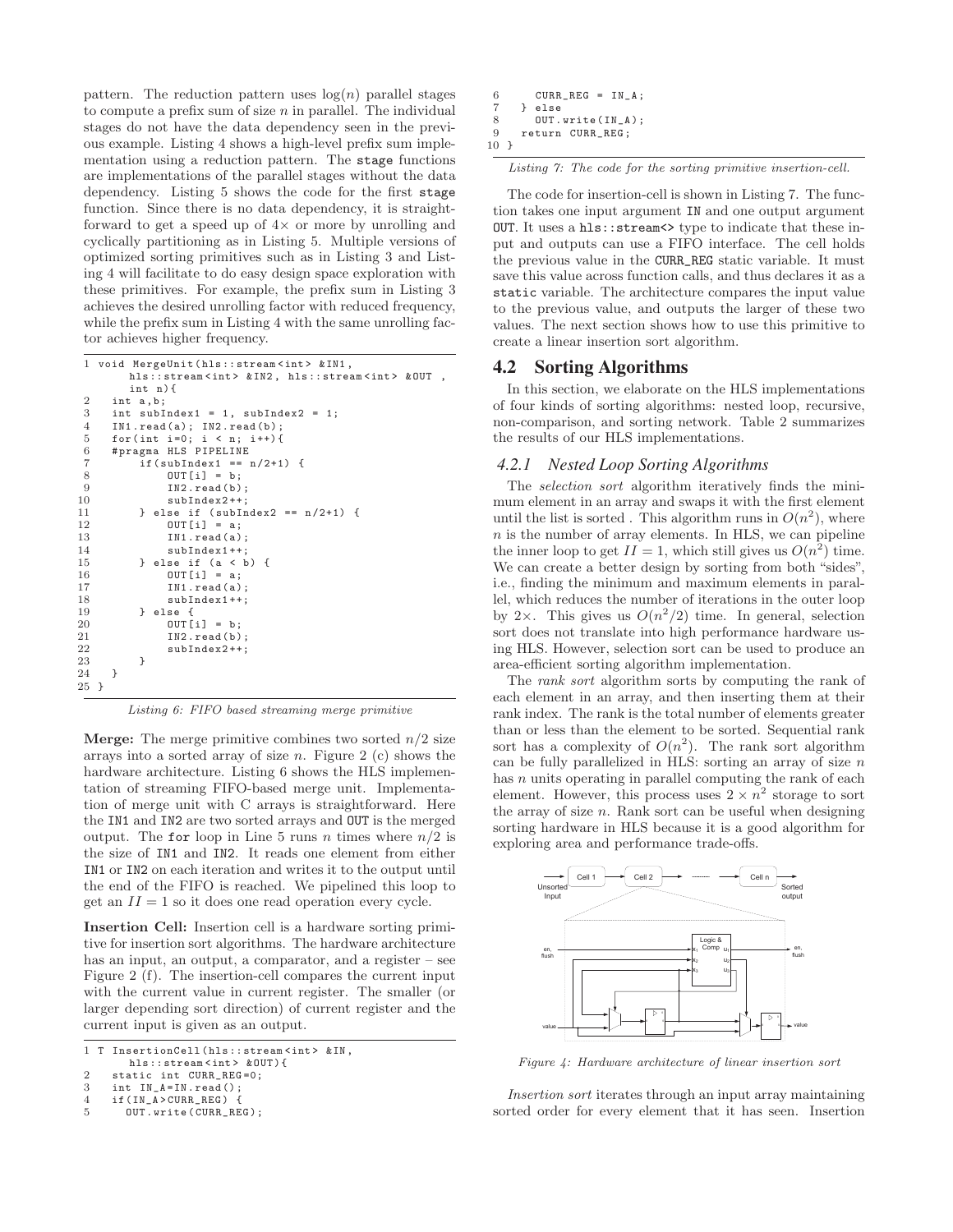Table 2: Sorting Algorithms evaluations when implementing them using HLS. n=number of elements to sort.  $*_{n=number}$  of insertion sort cells,  $t^*$  = number of compare-swap elements

|                                                              |                                              | Parallel HLS Implementation                     |                                                 |                                                         |                                                                                         |  |  |  |
|--------------------------------------------------------------|----------------------------------------------|-------------------------------------------------|-------------------------------------------------|---------------------------------------------------------|-----------------------------------------------------------------------------------------|--|--|--|
| Algorithm name                                               | SW Complexity                                | Parallel tasks                                  | $Complexity$ (II)                               | Storage                                                 | Main Sorting Primitives                                                                 |  |  |  |
| Selection sort<br>Rank sort<br>Bubble sort<br>Insertion sort | $O(n^2)$<br>$O(n^2)$<br>$O(n^2)$<br>$O(n^2)$ | $\overline{2}$<br>$\mathbf n$<br>$\overline{2}$ | $O(n^2/2)$<br>O(n)<br>$O(2 \times n^2)$<br>O(n) | $O(2 \times n)$<br>$O(n^2)$<br>$O(2 \times n)$<br>$n^*$ | Compare-swap<br>Histogram, Compare-swap<br>Compare-swap<br>Compare-swap, insertion-cell |  |  |  |
| Merge sort                                                   | $O(n \log n)$                                | t                                               | O(n)                                            | $O(2 \times \sum log n)$                                | Merge Unit                                                                              |  |  |  |
| Quick (Sample) sort                                          | $O(n \log n)$ or $O(n^2)$                    |                                                 | $O(n/t \log n/t)$                               | $O(n \times t)$                                         | Prefix sum                                                                              |  |  |  |
| Counting sort                                                | $O(n \times k)$ (k=3)                        | 3                                               | O(n)                                            | $O((k-1)n)$                                             | Prefix sum, Histogram                                                                   |  |  |  |
| Radix sort                                                   | $O(n \times k)$ (k=4)                        | 4                                               | O(n)                                            | $O((k-1)n)$                                             | Prefix sum, Histogram, Counting Sort                                                    |  |  |  |
| Bitonic sort                                                 | $\overline{\phantom{a}}$                     | $t^*$                                           | $O(log^2 n)$                                    | $O(n \times t)$                                         | Compare-swap                                                                            |  |  |  |
| Odd-even transposition sort                                  | $O(n^2)$                                     |                                                 | $O(n^2/t^*)$                                    | $O(t*)$                                                 | Compare-swap                                                                            |  |  |  |

sort has a complexity of  $O(n^2)$ . Listing 1 shows a softwarecentric HLS implementation of insertion sort. We discussed some naive HLS optimizations for insertion sort in Section 2. These used different optimization directives (pragmas) in an attempt to create a better hardware implementations. These designs (Designs 1 - 5 in Table 1 did not result in the optimal implementation. Design 6 give the best result. Here we describe code restructuring optimizations of Design 6.

An efficient hardware implementation of insertion sort uses an linear array of insertion-cells [2, 3, 16, 21] or a sorting network [19]. Here we focus on a linear insertion sort implementation; we discuss sorting network implementation later. Figure 4 shows architecture from Arcas-Abella et al. [2]. In this architecture a series of cells (insertion-cell primitives) operate in parallel to sort a given array. It compares the current input (IN) with the current value in current register (CURR\_REG). The smaller of current register and the current input is given as an output to OUT.

Listing 8 shows the source code that represents the hardware architecture in Figure 4. A cascade of insertion-cells is implemented in a pipelined manner using the dataflow pragma, and series of calls to the InsertionCell function from Listing 7. Note that we have four different versions of the function – InsertionCell1, InsertionCell2, etc.. It is necessary to replicate the functions due to the use of the static variable. Each of these functions has the same code as in Listing 7. This implementation achieves  $O(n)$  time complexity to sort an array of size n.

```
1 void InsertionSort(hls::stream <T> &IN ,
         hls::stream <T> &OUT){
2 # pragma HLS DATAFLOW<br>3 hls::stream < T> out1.
3 hls::stream<T> out1, out2, out3;<br>
\frac{1}{4} // Function calls:
4 // Function calls;<br>5 InsertionCell1(IN.
5 InsertionCell1(IN, out1);<br>6 InsertionCell2(out1, out2
      InsertionCell2(out1, out2);
      InsertionCell3(out2, out3);
8 InsertionCell4(out3 , OUT);
9 }
```
Listing 8: Insertion Sort code for HLS design based on the hardware architecture in Figure 4. The InsertionCell functions use the code from Listing 7.

### *4.2.2 Recursive Algorithms*

A pure software implementation of merge sort and quick sort are not possible in HLS due to the use of recursive functions. HLS tools (including Vivado HLS) typically do not allow recursive function calls. Changing from a recursive

implementation to one that is synthesizable requires a modification of software implementation to remove the recursive function calls in the code.

Merge sort has two primary tasks. The first task partitions the array into individual elements, and the second merges them. The majority of the work is performed in the merging unit, which is implemented with a merge primitive. This was described in Section 4.1.

Merge sort is implemented in hardware using merge sorter tree [14] or using odd-even merge sort. Listing 9 provides an outline of the code for streaming merge sorter tree. In this code, IN1, IN2, IN3 and IN4 are  $n/4$  size inputs, and OUT is a size  $n$  output. MergePrimitive1 and MergePrimitive2 merges two sorted lists of array size  $n/4$  and  $n/2$ , respectively. Using the dataflow pragma, we can perform a functional pipeline across these three functions. Merge sort based on odd-even merge also uses merge sorting primitive to sort a given  $n$  size array with II of  $n$ . Merge sort can be optimized in hardware by running  $n \log n$  tasks in parallel.

```
1 void CascadeMergeSort (hls::stream<int> &IN1,
 2 hls::stream <int > &IN2, hls::stream <int > &IN3, <br>3 hls::stream <int > &IN4 hls::stream <int >
             hls::stream<int> &IN4, hls::stream<int>
                    &OUT){
 4 #pragma HLS DATAFLOW<br>5 #pragma HLS stream d
 5 # pragma HLS stream depth=4 variable=IN1<br>6 for(int i=0:i<SIZE/4:i++) {
       for(int i=0; i < SLZE/4; i++) {
 7 //read input data
 \begin{matrix} 8 & 3 \\ 0 & 1 \end{matrix}9 MergePrimitive1(IN1, IN2, TEMP1);<br>10 MergePrimitive1(IN3, IN4, TEMP2);
10 MergePrimitive1(IN3, IN4, TEMP2);<br>11 MergePrimitive2(TEMP1, TEMP2, OUT
       MergePrimitive2(TEMP1, TEMP2, OUT);
12 }
```
Listing 9: FIFO based streaming merge sorter tree

Quick sort uses a randomly selected pivot to recursively split an array into elements that are larger and smaller than the pivot. After selecting a pivot, all elements smaller than pivot are moved left of the pivot, i.e., they are in a lower index in the array. This process is repeated for the left and right sides separately. The software complexity of this algorithm is  $O(n^2)$  in the worst case and  $O(n \log n)$  in the best case. Non-recursive (iterative) version of quick sort can be implemented in HLS with slow performance. Instead, we chose to implement a parallel version of quick sort known as sample sort. In sample sort, we can run  $t$  tasks to divide the work of pivot\_function to sort *n* size array into  $n/t$ . The integration of  $t$  results from tasks can be done using the prefix sum primitive. Essentially, this implementation sorts an *n* size array in  $O(n)$  time with higher BRAM usage.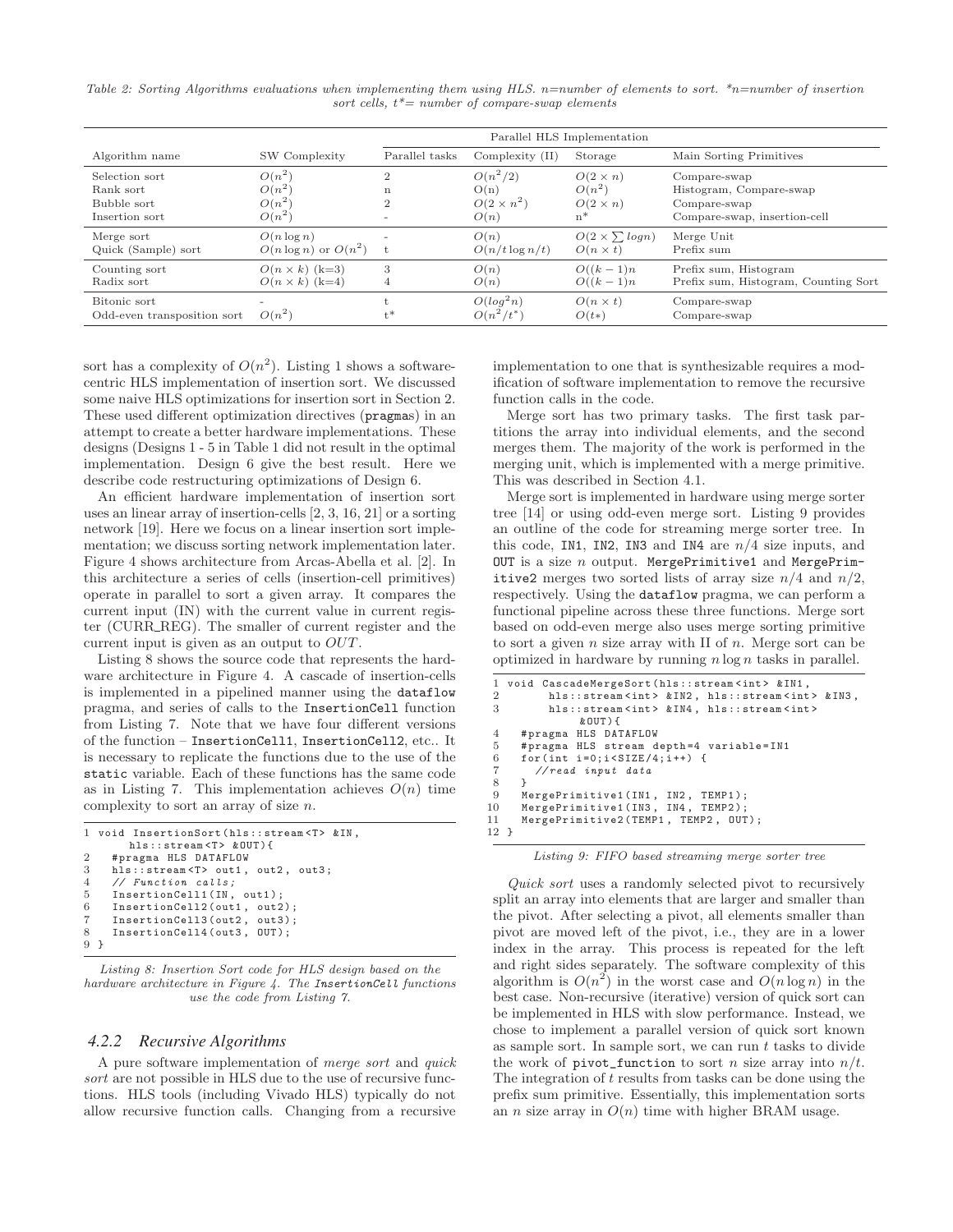### *4.2.3 Non-comparison based*

Counting sort has three stages. First the counting sort computes the histogram of elements from the unsorted input array. The second stage performs a prefix sum on the histogram from the previous stage. The final stage sorts the array. Final stage first reads the value from the unsorted input array. Then it finds the first index of that element from the prefix sum stage and writes it to the output array. Then it increments the index in the prefix sum by one. Figure 5 (a) shows an example of the counting sort algorithm on an 8 element input array. The first stage performs a histogram on the input data. There are only three values (2, 3, 4), and they occur 3, 2, and 3 times in the unsorted input array, respectively. The second stage does a prefix sum across the histogram frequencies. This tells us the starting index for each of the three values. The value 2 starts at index 0; the value 3 starts at index 3; and the value 4 starts at index 5. The final stage uses these prefix sum indices to fill in the sorted array. Parallel counting sort can be designed using function pipelining of three stages. It runs in  $O(n)$  time using  $O(n \times k)$  (k is constant) memory storage.



Figure 5: An example hardware architectures for counting sort and radix sort

Radix sort works by applying counting sort for each digit of the input data. For example, to sort 32-bit integers, we can apply counting sort four times to each of the four hexadecimal (radix 8) digits. We can implement a fully parallel radix sort in HLS using functional pipelining of each counting sort. An individual counting sort operation has a throughput of  $n$ , thus fully parallel radix sort will also have a throughput of  $n$ . To store the outputs of intermediate stages, we need  $n \times k$  storage. Here k is usually 4 for 32-bit number or 8 for 64-bit number. Thus to sort 32-bit number in parallel, we use  $3 \times n$  storage (3 intermediate memory storage) as shown in Figure 5 (b).



Figure 6: a) Bitonic sort, b) Odd-even transposition sort

### *4.2.4 Sorting networks*

Sorting networks [19] is a set of compare-swap primitives connected by wires. Bubble sort is an instance of a sorting network. Two examples of sorting networks (bitonic and odd-even transposition) are shown in Figure 6. For each vertical connection, the minimum of two inputs is assigned to the upper wire and the maximum goes to the lower wire.

Due to parallel nature of sorting networks, they are easier to implement in HLS than other sorting algorithms. However, sorting networks does not scale well in hardware [14]

due to required IO throughput. This requires balancing the parallelism and area in HLS and will be discussed later. For example using parallel  $n$  compare-swap elements, odd-even transposition sort can sort an n size array in  $O(n)$ .

### 5.

In this section, we describe our framework for generating sorting architectures. A user can perform design space exploration for a range different application parameters. And once she has decided on a particular architecture, the framework generates a customized sorting architecture that can run on out of the box on a heterogeneous CPU/FPGA system. It creates the RTL code if the user wishes to integrate it into the system in another manner.

The flow for our sorting framework is shown in Figure 8. We define user constraint as a tuple  $UC(T, S, B, F, N)$  where T, S, B, F and N are throughput, number of slices, number of block rams, frequency, and the number of elements to sort. We define V as a set of sorting designs that can perform sorting on an input array of size N. The sorting architecture generation is a problem to find a design D of the form  $D(T, S, B, F, N)$  that satisfies the UC.

|                  | a) RD::=   RD v1   RD v2  BD v3  RD v4  RD v5<br>BtS::=   BtS v1   BtS v2  BtS v3  BtS v4  BtS v5 |  |  |  |  |  |  |  |  |
|------------------|---------------------------------------------------------------------------------------------------|--|--|--|--|--|--|--|--|
| $\cdots$         |                                                                                                   |  |  |  |  |  |  |  |  |
| b) Sort $ ::=$   | c) match Sort $(n, v) ::=$                                                                        |  |  |  |  |  |  |  |  |
| l SS n           | $ $ SS n $\rightarrow$ emit SS (v)                                                                |  |  |  |  |  |  |  |  |
| l RS n           | $ $ RS n $\rightarrow$ emit RS (v)                                                                |  |  |  |  |  |  |  |  |
| l BS n           | $ $ BS n $\rightarrow$ emit BS (v)                                                                |  |  |  |  |  |  |  |  |
| l IS n           | $ $ IS n $\rightarrow$ emit IS (v)                                                                |  |  |  |  |  |  |  |  |
| l MS n           | $ $ MS n $\rightarrow$ emit MS (v)                                                                |  |  |  |  |  |  |  |  |
| l QS n           | $\log n \rightarrow \text{emit }QS(v)$                                                            |  |  |  |  |  |  |  |  |
| l RD n           | $ RDn \rightarrow emitRD(v) $                                                                     |  |  |  |  |  |  |  |  |
| l BtS n          | $ $ BtS n $\rightarrow$ emit BtS (v)                                                              |  |  |  |  |  |  |  |  |
| l OET n          | $\vert$ OET n $\rightarrow$ emit OET (v)                                                          |  |  |  |  |  |  |  |  |
| l OEM n          | $\vert$ OEM n $\rightarrow$ emit OEM (v)                                                          |  |  |  |  |  |  |  |  |
| Merge(Sort,Sort) |                                                                                                   |  |  |  |  |  |  |  |  |
|                  |                                                                                                   |  |  |  |  |  |  |  |  |

Figure 7: Grammar of domain-specific language. SS=Selection sort, RS=Rank sort, BS=Bubble sort, IS=Insertion sort, MS=Merge sort, QS=Quick sort, RD=Radix sort, BtS=Bitonic sort, OET=Odd-even transposition sort, OEM=Odd even merge sort. a) Sorting architectural variants for particular algorithm, b) Sort function grammar, c) Code generator



Figure 8: Design flow of Resolve.

Our framework is implemented as a small domain-specific language. Figure 7 shows simplified grammar of the language. The sorting architectures defined in previous sections are defined by types for instance, RD and IS. Each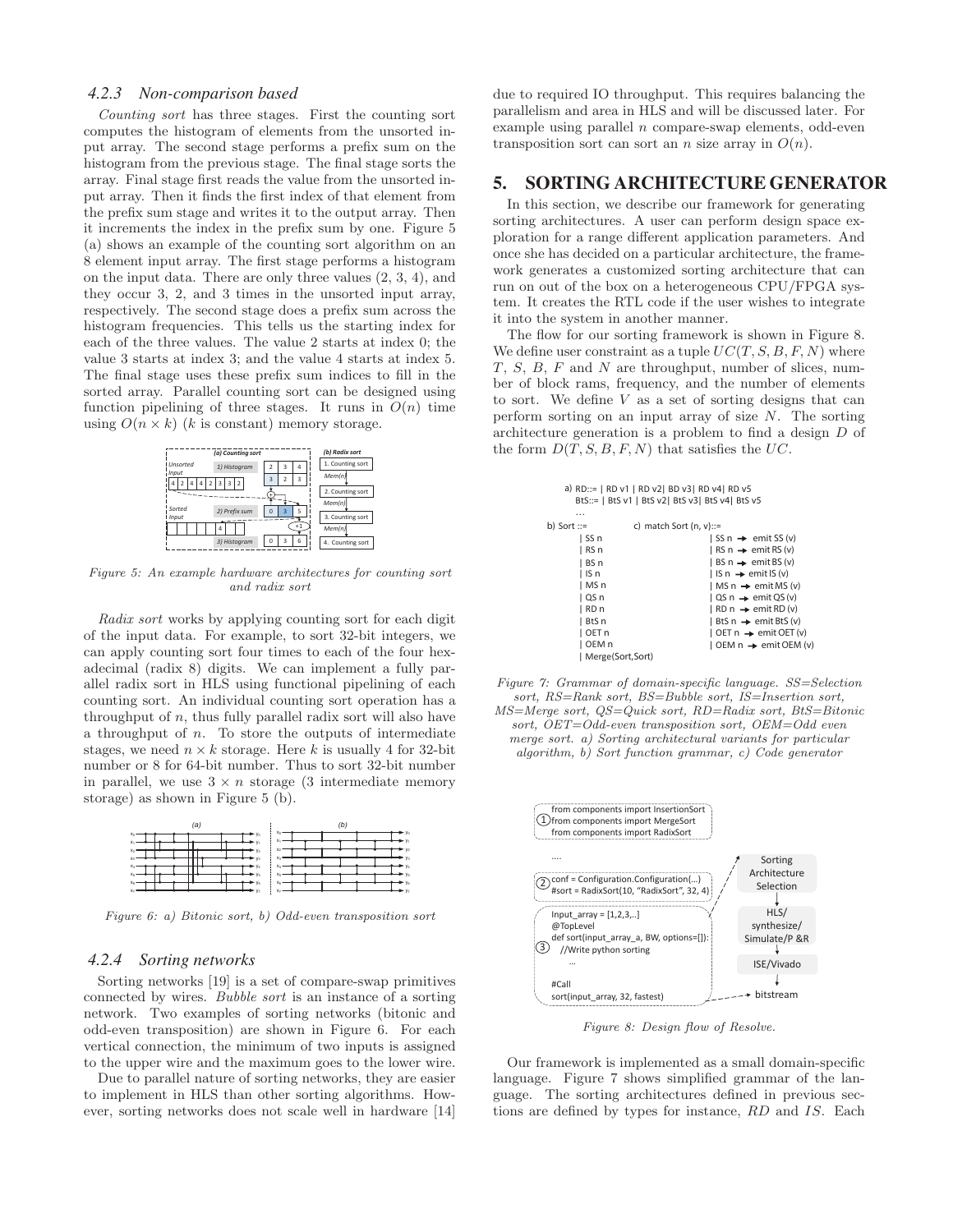sorting algorithm has a number of different implementations, called variants. For example, radix sort (RD) has five variants:  $RD_v1$ ,  $RD_v2$ ,  $RD_v3$ ,  $RD_v4$ ,  $RD_v5$ ,. The sort function can use any sorting algorithm or a composition of one or more algorithms. If we wanted to create an implementation that sorts  $n$  elements, we could define it as any of the basic sorting algorithms from Figure 7. For example, SS n creates a selection sort implementation, and BS n uses the bubble sort algorithm for the implementation. If we wish to create a hybrid sorting architecture we could perform Merge(QS n/2, QS n/2), which uses quick sort on the two halves of the input data and merges the results together. The expression: Merge(Merge(RD n/4, RD n/4), Merge(RD  $n/4$ , RD  $n/4$ )) splits the input data into quarters, and then merges them twice. The elements for the quarter arrays can be sorted using different sorting algorithms in our framework. In this example, radix sort is used to sort the quarter arrays. Based on the Sort function, the emit function generates specific variant of sorting architecture. Thus our framework completely abstracts the underlying architectural details from the user, and allows the user to generate an optimized architecture in a matter of minutes.

To use the framework, the user writes Python code as described in Figure 8. It has three components: Part  $\circled{1}$  is a library of the template generator classes for existing sorting algorithms (e.g., InsertionSort, MergeSort). There are currently eleven classes, some with multiple architecture variants. All these classes inherit from base class called Sorting. The Sorting class provides common class methods and members (e.g., size, bit width) for all the sorting algorithms. Each class provides parameterizable functions tailored to specific sorting algorithm. For example,  $RadixSort. optimized\_III(size, bit-width)$  generates optimized Radix sort with  $II = 1$ , while functional *pipelining*  $(size, bit\_width)$  generates a dataflow pipelined radix sort for a given parameters. Part  $\oslash$  is HLS project generator and configuration class. The configuration class accepts several parameters. These are the FPGA device, frequency, clock period, simulate\_true, implement\_true, and name of the module. If simulate\_true=1 then the generated design is simulated and verified with a selected simulator inside HLS. If the implement\_true=1, then the design is physically evaluated by RTL synthesis.

The users write their top level function in Part  $\circled{3}$ ; this calls the sorting routine. TopLevel is a Python decorator which allows us to add additional information to the existing Python function. Once TopLevel decorator starts executing, it does several things. First, it generates a customized sorting architecture tailored to user provided parameters using Algorithm 1. Here  $V$  is a set of all different variants of existing sorting architectures, and D and R are returned sorting design and respective simulation/implementations results. The user provides UC. UC must contain at least one element which is size of array to sort  $(N)$ . If UC is one, then sorter generates a design from existing designs which has the highest throughput using Sorter-Generator function. The emitCode function generates optimized sorting architectures using existing HLS architectures (templates) wrapped in python code. The SorterGenerator includes CalculateThroughput function that calculates throughput  $TS$  of current design using initial  $II$  of each variant. We assume the II of each variant is known. For

**Algorithm 1:** Customized Sorting Architecture Generation **Data:**  $UC=\{T, S, B, F, N\}$ ,  $V=\{V_1, V_2, ...V_m\}$ ,  $P = \{N/2, N/4.\}$ **Result**: D=architecture for UC, R=performance area results **1 if** UC is 1 **then 2**  $[D, R] = \text{SortexGenerator}(V, N)$ **3 end 4 else 5 foreach** (P) **do 6**  $[D, R] = \text{SortexGenerator}(V, P)$ **7 if** CheckUserConstraints(UC) **then**  $8$  | emitMerge(D, P) **9 if** sim/impl is 1 **then**  $10$  | |  $R =$  Simulate D 11 | |  $R = \text{Implement } D$ **12 end 13 end 14 end 15 end** 16 Procedure SorterGenerator(V, N) Data:  $V, N$ **Result**: D : Design, R : Report **17**  $TS(1, 2, ..., m) = CalculateThroughput(V, N)$ **18**  $S = \min(V_1(t), V_2(t), ..V_m(t))$ **19** [D, R]=emitCode S **20 if** sim/impl is 1 **then** 21 | Simulate D Implement D

**22 end**

example, we know linear insertion sort (LIS) has  $II = 1$ , so the  $TS(LIS) = 1 \times N$ . Then it generates design D and returns report R. In the case of  $|UC| > 1$ , we must satisfy user constraints; In Algorithm 1, we present a case where there is not a design in the current pool that satisfies  $UC$  (other case where there is a D that satisfies  $UC$ is straightforward). We use a heuristic approach that continuously divides  $N$  into halves until it finds a design that satisfies  $UC$ . For a returned design  $D$  from SorterGenerator, we call CheckUserConstraints to check these conditions:  $UC(T) > D(T)$ ,  $UC(S) < D(S)$ ,  $UC(B) < D(B)$ ,  $UC(F) > D(F)$ . If these conditions meet, then emitMerge generates HLS code from pre-wrapped templates in python.

In this section, we present the performance and utilization results for a representative set of architectures generated by our framework, and the end-to-end (CPU/FPGA) implementation of selected sorting architectures. Finally, we compare our designs with existing implementations of sorting hardware architectures.

**Basic Sorting Algorithms:** We implemented basic sorting algorithms – selection sort, rank sort, linear insertion sort, merge sort (two variants), sample sort, radix sort (two variants), bitonic sort, and transposition sort (two variants) – for three different problem sizes (32, 2014, 16384). The results are shown in Table 3. Results presented in Table 3 are obtained after RTL synthesis targeting the Xilinx xc7vx1140tflg1930-1 chip using Vivado HLS 2014.3. The performance results are presented in terms of megabytes per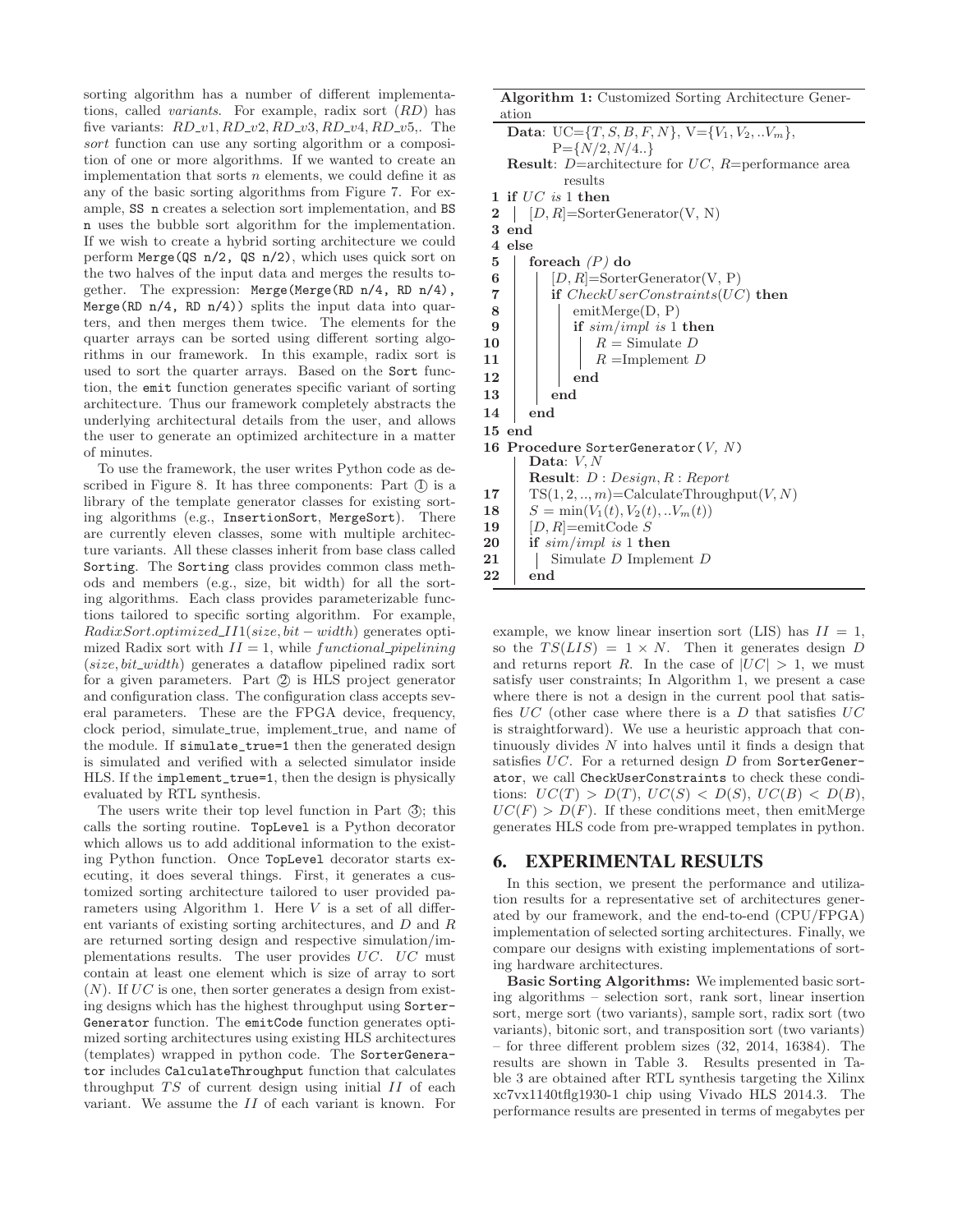Table 3: Implementation results for different sorting architectures. Tasks=number of parallel sorting processes. Entries with '-' are omitted since the sorting architecture is not good for that particular size (e.g., the utilization is too high to fit on the target device).

|                       |                |        | 32                       |                          |                          |                          | 1024                     |      |      |        | 16384                    |                          |      |
|-----------------------|----------------|--------|--------------------------|--------------------------|--------------------------|--------------------------|--------------------------|------|------|--------|--------------------------|--------------------------|------|
| Algorithm name        | Tasks          | Slices | <b>BRAM</b>              | Freq                     | MB/s                     | Slices                   | <b>BRAM</b>              | Freq | MB/s | Slices | <b>BRAM</b>              | Freq                     | MB/s |
| Selection sort        | $\overline{2}$ | 26     | $\overline{0}$           | 266                      | 50                       | 410                      | 12                       | 232  | 3.5  | 599    | 192                      | 171                      | 97   |
| Rank sort             | $\overline{2}$ | 119    | 4                        | 389                      | 508                      | 162                      | 16                       | 419  | 4    | 504    | 256                      | 348                      | < 10 |
| Linear insertion sort | n              | 374    | $\Omega$                 | 345                      | 1380                     | 12046                    | $\Omega$                 | 310  | 1243 | ٠      | $\overline{\phantom{a}}$ | $\overline{\phantom{a}}$ |      |
| Merge sort $(P)$      | $\log n$       | 1526   | 18                       | 164                      | 954                      | 2035                     | 40                       | 239  | 482  | 484    | 608                      | 155                      | 1244 |
| Merge sort $(UP)$     | $\log n$       | 666    | 18                       | 180                      | 550                      | 1268                     | 40                       | 281  | 899  | 2474   | 832                      | 177                      | 567  |
| MergeStream(P)        | $\log n$       | 529    | 8                        | 211                      | 794                      | 1425                     | 20                       | 189  | 756  | 2487   | 140                      | 166                      | 666  |
| Sample sort           | ۰              | ۰      | $\overline{\phantom{a}}$ | ۰                        | $\overline{\phantom{a}}$ | 2777                     | 218                      | 228  | 911  | 5174   | 2838                     | 127                      | 510  |
| 8-bit Radix sort      | 4              | 1420   | 19                       | 227                      | 42                       | 1500                     | 36                       | 230  | 202  | 1743   | 456                      | 222                      | 220  |
| 4-bit Radix sort      | 8              | 2146   | 30                       | 353                      | 223                      | 2470                     | 60                       | 362  | 356  | 3352   | 960                      | 289                      | 289  |
| Bitonic sort          | -              | 4391   | $\Omega$                 | 268                      | 1073                     | 3239                     | 56                       | 268  | 1048 | 7274   | 1280                     | 230                      | 922  |
| Odd-even trans        | $8*2$          | 929    | 33                       | 342                      | 96                       | 1254                     | 36                       | 301  | 15   | 1361   | 128                      | 225                      | 0.8  |
| Odd-even trans        | $16*2$         | 1326   | $\Omega$                 | 323                      | 70                       | 2209                     | 68                       | 270  | 29   | 2370   | 128                      | 212                      | 1.64 |
| Merge (Stream)        |                | 221    | $\Omega$                 | 395                      | 1407                     | 231                      | $\Omega$                 | 374  | 1490 | 255    | $\Omega$                 | 368                      | 1474 |
| $Merge4 + Radix$      | $\sim$         | -      | $\overline{\phantom{a}}$ | $\overline{\phantom{a}}$ |                          | -                        | $\overline{\phantom{a}}$ |      |      | 1010   | 168                      | 244                      | 411  |
| $Merge8 + Radix$      | $\sim$         | -      | $\overline{\phantom{a}}$ | $\overline{\phantom{a}}$ | -                        | $\overline{\phantom{a}}$ | ۰                        |      | ۰    | 2584   | 240                      | 245                      | 782  |
| $Merge16 + Radix$     | -              |        |                          |                          |                          |                          |                          |      |      | 4786   | 320                      | 148                      | 858  |

second (MB/s). We show a broad set of implementations to highlight the ability of our framework to create a broad number of Pareto optimal designs rather than simply show the best results.

Selection sort and rank sort both have small utilization with limited throughput especially as the input size increases. Linear insertion sort has very high throughput, but it does not scale well as the number of slices has a linear relationship (to sort *n* size array, *n* insertion-cell is required) with the input size since we are directly increasing the number of insertion sort cells. Thus linear insertion sort architecture should only be used to sort arrays with small sizes (e.g, 512).

The designs Merge sort (P) and Merge sort (UP) are pipelined and unpipelined versions of cascade of odd-even merge [13]. Merge Stream (P) is the streaming version of the cascade of odd-even merge sort. Pipelined version of merge sort achieve better II except for size 1024. This is caused because HLS tool is doing loop level transformations when we do not have pipeline for size 1024. Sample sort tends to achieve higher throughput but uses more BRAMs than other sorting architectures.

The 8-bit radix sort has four parallel tasks; the 4-bit radix sort has eight parallel tasks. Radix sort provides a good area-throughput tradeoff. In the 4-bit implementation, doubling the area produces a greater than  $4\times$  speedup for 32 inputs. This trend does not continue for larger input sizes though the throughput does increase in all cases. This indicates that radix sort is suitable for medium size arrays. Bitonic sort achieves high throughput for, but it tends to use more BRAMs than merge sort. Thus, bitonic sort is suitable for sorting medium size arrays.

In the second part of Table 3, we present four hybrid sorting architectures. Merge (Stream) is a streaming version of merge sort that operates on pre-sorted inputs. It is designed for heterogeneous CPU/FPGA sorting where the smaller arrays are pre-sorted in CPU. Merge4+Radix is generated with the user constraints  $UC(T = H, n = 16384, S <$  $1500, B < 170$ . This architecture uses merge primitive to combine four 4096-element radix sorts, which gives the highest throughput design with less than 170 Block RAMs ( $B <$ 170). Merge8+Radix and Merge16+Radix architectures divides the input array (similar to Merge4+Radix except they

use more parallelism 8-way and 16-way) into 8 and 16, respectively. Then uses radix sort to sort the sub arrays.

Table 3 presents some of the basic sorting architectures. Once we have these kinds of sorting architectures, it is straightforward to generate even more sorting architectures for different user constraints. For example, we presented slices, achieved clock period and throughput results for streaming merge sort (pipelined (P) and unpipelined (UP)) in Figure 9. These results are obtained for different sizes and different user specified clock period. We only presented one case study here; we can generate broad number of Pareto optimal designs for aforementioned different sorting algorithms to meet different user constraints.

**End-to-end sorting system**: To the best of our knowledge, there is no published end-to-end system implementation of large sorting problems using architectures created from HLS. We implemented and tested a number of different sorting algorithms on a hybrid CPU/FPGA system using RIFFA 2.2.1 [12]. The HLS sorting architectures use AXI stream. The corresponding AXI signals are connected to signals of RIFFA. We present the area and performance of the several prototypes (sizes) in Table 4. In the first row of Table 4, we present the area results for RIFFA using only loop-back HLS module (i.e., an empty HLS module). This shows the overhead of RIFFA. The remaining results include RIFFA and the sorting algorithm. Results for 16384 and 65536 are obtained using the xc7vx690tffg1761-2 FPGA running at 125MHz, and PC with Intel Core i7 CPU at 3.6 GHz and 16 GB RAM. The CPU is used only to transmit and receive data. The sorting implemented on the FPGA can sort data at a rate of 0.44 - 0.5 GB/s. Our end-to-end system does not overlap communication and sorting times. Thus, it has an average throughput of 0.23 GB/s. The last line of Table 4 shows hybrid sorter results for 131072 size formed by two 65536 size sorters. CPU merges outputs of sub sorters. These results can be improved linearly by using more channels on RIFFA or increasing the clock frequency.

**Comparison to previous work:** We compare the results from our framework with the sorting networks from the Spiral project [23], interleaved linear insertion sort (ILS) [21], and merge sort [14]. We selected these because insertion sort is usually best suited for small size arrays, sorting networks are used for both small and medium size arrays, and a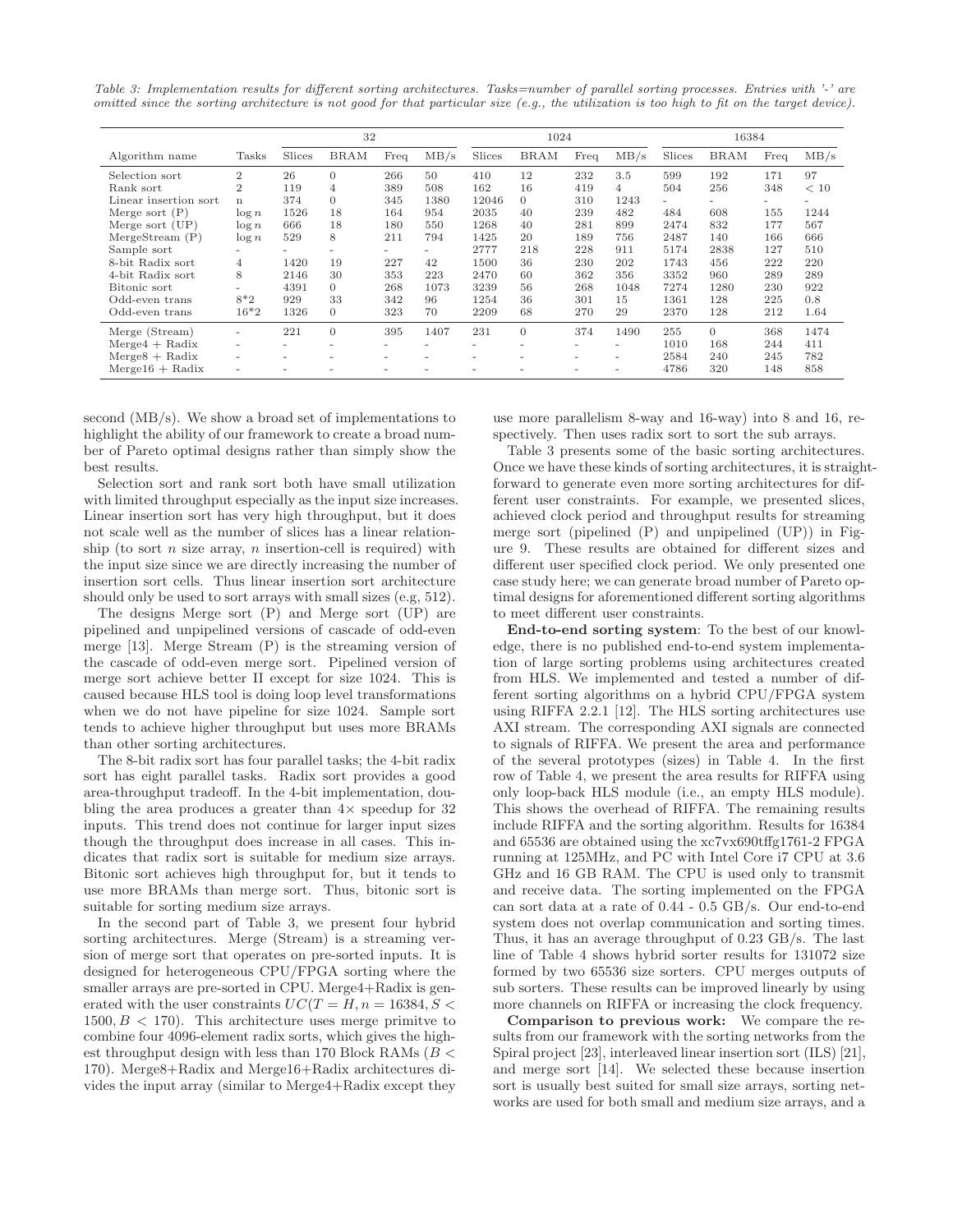### Case study: Merge sort design space exploration



Figure 9: Design space expiration of generated architectures: P\_X (X is user specified clock period and  $X = 3$  to 10): piplelined and  $UP\_X$  (X=3 to 10): unpipelined versions of merge sort.

Table 4: Area and performance of end-to-end system. \*HLS result of 131072 size hybrid sorter. +indicates CPU merging time).

| Design                               | Size           | FF/LUT                     | <b>BRAM</b> | Н              |
|--------------------------------------|----------------|----------------------------|-------------|----------------|
| <b>RIFFA</b>                         | N/A            | 19472/16395                | 71          | N/A            |
| RIFFA+Sorting IP<br>RIFFA+Sorting IP | 16384<br>65536 | 25118/20368<br>26353/21707 | 141<br>333  | 18434<br>73730 |
| RIFFA+Sorting IP                     | 131072         | 38436/31816                | 609         | $*73730+$      |

merge sort is best for larger size arrays. Finally, we compare against the sorting architectures implemented in various different high-level languages [2].

First we compare our results (streaming merge sort) to sorting architectures from the Spiral project [23]. We used the same parameters in both cases: 32-bit fixed point type for all architectures, Xilinx xc7vx690tffg1761-2, streaming width of one (one streaming input and one streaming output), and 125 MHz frequency. Spiral generates five different sorting architectures (SN1, SN2, SN3, SN4, and SN5). SN1 and SN3 are high performance fully streaming architectures with large area. SN2 and SN4 balance area and throughput. And SN5 is an architecture optimized for area [23]. We compare against SN1, SN2, and SN5 because they provide a good balance between performance and area. For SN2, we generate fully streaming (SN2\_S) and iterative (SN2\_I) versions. We only compared our result against to the SN5 fully steaming version because the iterative version of SN5 has a very low performance (e.g., throughput of SN5 iterative version for size 1024 is 102621). We implemented these designs (SN1, SN2<sub>-I</sub>, SN<sub>-S</sub>, and SN<sub>5</sub>) using Vivado 2015.2. All of the results are presented after place-and-route.

Table 5 compares the four architectures from Spiral to our work. The throughput (II) is the number of clock cycles need to sort an array of n elements. We obtained Spiral throughput results from the report generated by online tool (http://www.spiral.net/hardware/sort/sort.html). The throughput of our work is obtained from Vivado HLS cosimulation. In each case, this is the II for sorting one  $n$ size array. The best design (fastest, small area) from Spiral project is SN2\_S for 1024. SN\_S uses  $17.9\times$  more BRAMS,  $4.6\times$  more FFs,  $2.1\times$  more LUTs than our merge sort implementation for the 1024 element array. The smallest design from Spiral is SN2 I. For example, to sort a 16384 element array, SN2<sub>-I</sub> uses  $13.7\times$  more BRAMs, and its throughput is 14× worse than our merge sort implementation. SN1 and SN5 for 16384 size could not fit on target device (e.g., SN5 requires 8196 BRAMs while target device has only 1470).

We also compared our results to work by Chen et al. [7] which designs an energy efficient bionic sort on the same target device. Their designs uses 19927 LUTs and 2 BRAMS for sorting 1024 elements, and it uses 36656 LUTs and 88 BRAMs for sorting 16384 elements. The LUTs and BRAMs are calculated using the utilization percentage from [7].

Table 6: Streaming insertion sort generated in this paper (Resolve) vs. Interleaved linear insertion sorter (ILS) [21].

|                            | 64    | 128   | 256   |
|----------------------------|-------|-------|-------|
| ILS Throughput (MSPS) [21] | 4.6   | 2.33  | 1.16  |
| Resolve Throughput (MSPS)  | 5.3   | 2.54  | 1.29  |
| Ratio                      | 1.13X | 1.08X | 1.1X  |
| ILS Slices [21]            | 1113  | 2227  | 4445  |
| Resolve Slices             | 792   | 1569  | 3080  |
| Ratio                      | 0.7X  | 0.7X  | 0.69X |

Table 6 presents the throughput and utilization results of interleaved linear insertion sorter (ILS) and our streaming insertion sort for different sizes (64, 128, 256). We calculated the slices of ILS by using slices per node  $\times$  number of elements (size). The slices per node for  $w = 1$  is obtained from [21]. The throughput is the number of MSPS for a given size (64, 128, 256). Our insertion sorter has average 1.1X better throughput while using 0.6X fewer slices.

Arcas-Abella et al. [2] develop a spatial insertion sort and bitonic sort using Bluespec, LegUp, Chisel, and Verilog. Table 7 shows comparison of our spatial insertion / bitonic sort designs to implementations of this work. We achieve higher throughput and use less area. Our bitonic sort achieves the same throughput with comparable area results.

Koch et al. [14] use partial reconfiguration to sort large arrays. They achieve a sorting throughput of 667 MB/s to 2 GB/s. We can improve our throughput by increasing the frequency (our HLS cores run at 125 MHz) and using additional RIFFA channels. Our system consumes more BRAMs because they implement a FIFO-based merge sort using a